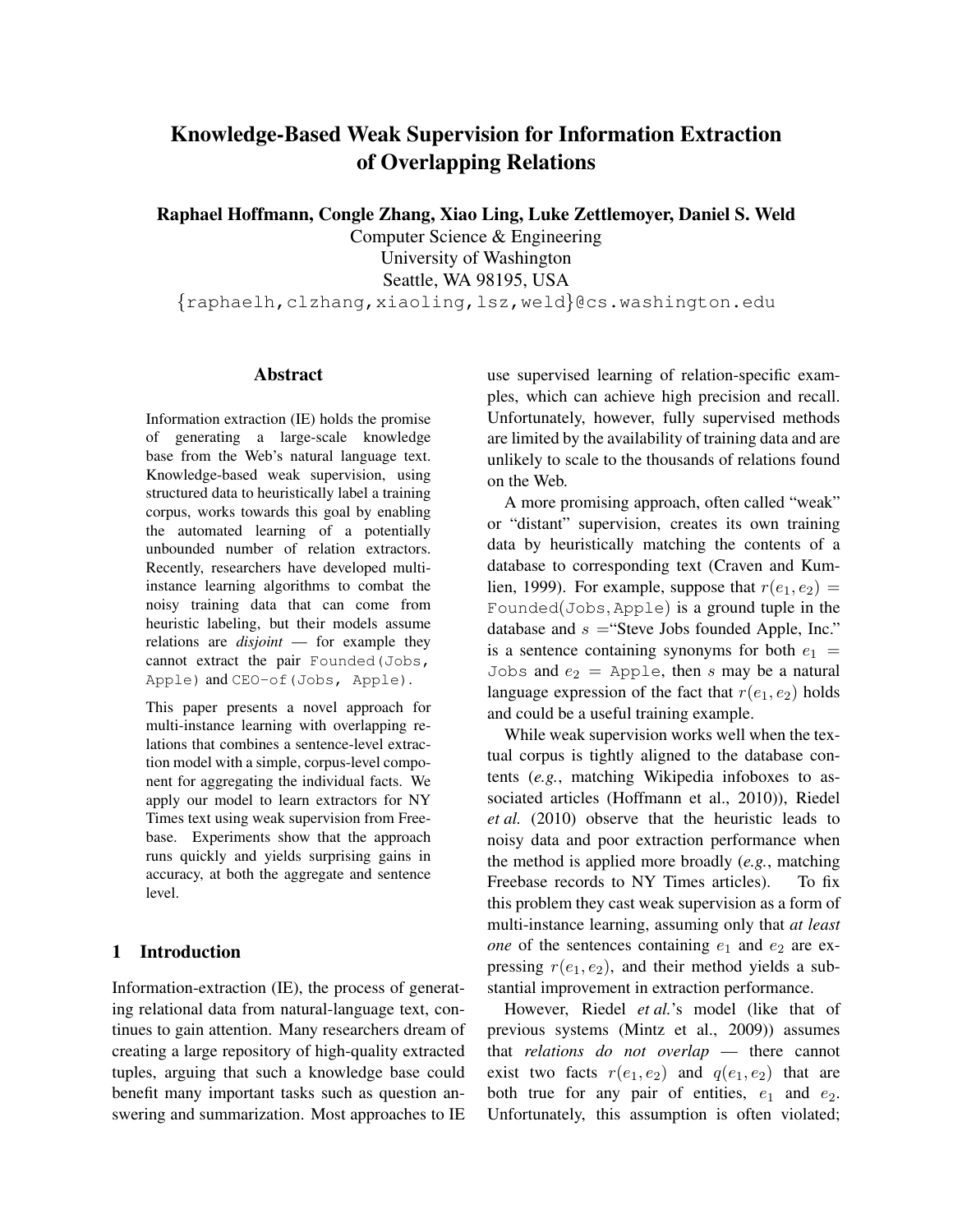for example both Founded(Jobs, Apple) and CEO-of(Jobs, Apple) are clearly true. Indeed, 18.3% of the weak supervision facts in Freebase that match sentences in the NY Times 2007 corpus have overlapping relations.

This paper presents MULTIR, a novel model of weak supervision that makes the following contributions:

- MULTIR introduces a probabilistic, graphical model of multi-instance learning which handles overlapping relations.
- MULTIR also produces accurate sentence-level predictions, decoding individual sentences as well as making corpus-level extractions.
- MULTIR is computationally tractable. Inference reduces to weighted set cover, for which it uses a greedy approximation with worst case running time  $O(|R| \cdot |S|)$  where R is the set of possible relations and S is largest set of sentences for any entity pair. In practice, MULTIR runs very quickly.
- We present experiments showing that MULTIR outperforms a reimplementation of Riedel *et al.* (2010)'s approach on both aggregate (corpus as a whole) and sentential extractions. Additional experiments characterize aspects of MULTIR's performance.

#### 2 Weak Supervision from a Database

Given a corpus of text, we seek to extract facts about *entities*, such as the company Apple or the city Boston. A *ground fact* (or *relation instance*), is an expression  $r(e)$  where r is a relation name, for example Founded or CEO-of, and  $e = e_1, \ldots, e_n$ is a list of entities.

An *entity mention* is a contiguous sequence of textual tokens denoting an entity. In this paper we assume that there is an *oracle* which can identify all entity mentions in a corpus, but the oracle doesn't normalize or disambiguate these mentions. We use  $e_i \in E$  to denote both an entity and its name (*i.e.*, the tokens in its mention).

A *relation mention* is a sequence of text (including one or more entity mentions) which states that some ground fact  $r(e)$  is true. For example, "Steve Ballmer, CEO of Microsoft, spoke recently at CES." contains three entity mentions as well as a relation mention for CEO-of(Steve Ballmer, Microsoft). In this paper we restrict our attention to binary relations. Furthermore, we assume that both entity mentions appear as noun phrases in a single sentence.

The task of *aggregate extraction* takes two inputs,  $\Sigma$ , a set of sentences comprising the corpus, and an extraction model; as output it should produce a set of ground facts, I, such that each fact  $r(e) \in I$  is expressed somewhere in the corpus.

*Sentential extraction* takes the same input and likewise produces  $I$ , but in addition it also produces a function,  $\Gamma : I \to \mathcal{P}(\Sigma)$ , which identifies, for each  $r(e) \in I$ , the set of sentences in  $\Sigma$  that contain a mention describing  $r(e)$ . In general, the corpuslevel extraction problem is easier, since it need only make aggregate predictions, perhaps using corpuswide statistics. In contrast, sentence-level extraction must justify each extraction with *every* sentence which expresses the fact.

The *knowledge-based weakly supervised learning* problem takes as input (1)  $\Sigma$ , a training corpus, (2)  $E$ , a set of entities mentioned in that corpus, (3)  $R$ , a set of relation names, and (4),  $\Delta$ , a set of ground facts of relations in R. As output the learner produces an extraction model.

#### 3 Modeling Overlapping Relations

We define an undirected graphical model that allows joint reasoning about aggregate (corpus-level) and sentence-level extraction decisions. Figure 1(a) shows the model in plate form.

#### 3.1 Random Variables

There exists a connected component for each pair of entities  $e = (e_1, e_2) \in E \times E$  that models all of the extraction decisions for this pair. There is one Boolean output variable  $Y<sup>r</sup>$  for each relation name  $r \in R$ , which represents whether the ground fact  $r(e)$  is true. Including this set of binary random variables enables our model to extract overlapping relations.

Let  $S_{(e_1,e_2)} \subset \Sigma$  be the set of sentences which contain mentions of both of the entities. For each sentence  $x_i \in S_{(e_1,e_2)}$  there exists a latent variable  $Z_i$  which ranges over the relation names  $r \in R$  and,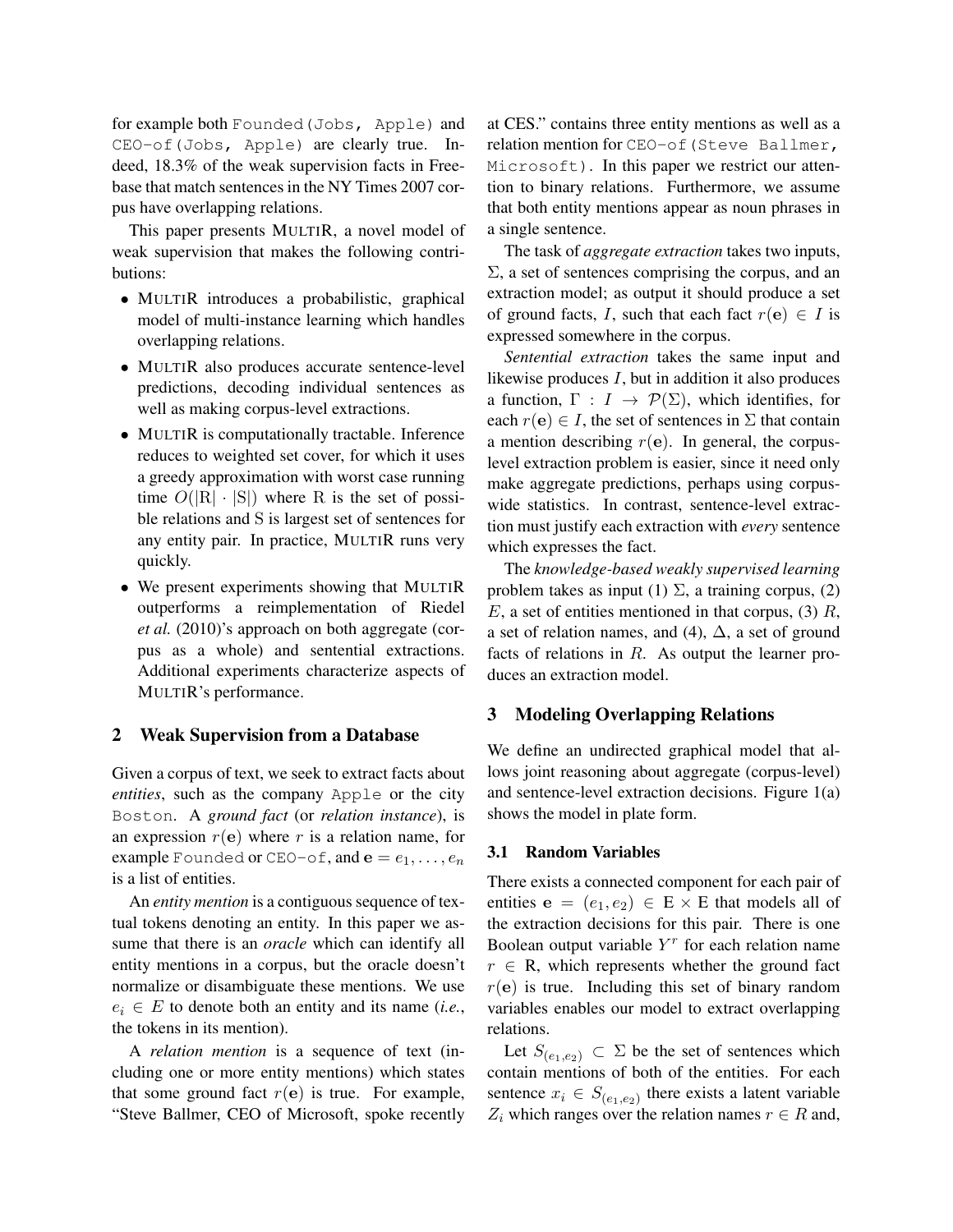

Figure 1: (a) Network structure depicted as plate model and (b) an example network instantiation for the pair of entities Steve Jobs, Apple.

importantly, also the distinct value none.  $Z_i$  should be assigned a value  $r \in R$  only when  $x_i$  expresses the ground fact  $r(e)$ , thereby modeling sentencelevel extraction.

Figure 1(b) shows an example instantiation of the model with four relation names and three sentences.

# 3.2 A Joint, Conditional Extraction Model

We use a conditional probability model that defines a joint distribution over all of the extraction random variables defined above. The model is undirected and includes repeated factors for making sentence level predictions as well as globals factors for aggregating these choices.

For each entity pair  $e = (e_1, e_2)$ , define x to be a vector concatenating the individual sentences  $x_i \in S_{(e_1,e_2)}$ , **Y** to be vector of binary  $Y^r$  random variables, one for each  $r \in R$ , and **Z** to be the vector of  $Z_i$  variables, one for each sentence  $x_i$ . Our conditional extraction model is defined as follows:

$$
p(\mathbf{Y} = \mathbf{y}, \mathbf{Z} = \mathbf{z} | \mathbf{x}; \theta) \stackrel{\text{def}}{=} \frac{1}{Z_x} \prod_r \Phi^{\text{join}}(y^r, \mathbf{z}) \prod_i \Phi^{\text{extract}}(z_i, x_i)
$$

where the parameter vector  $\theta$  is used, below, to define the factor  $\Phi^{\text{extract}}$ .

The factors  $\Phi$ <sup>join</sup> are deterministic OR operators

$$
\Phi^{\text{join}}(y^r, \mathbf{z}) \stackrel{\text{def}}{=} \begin{cases} 1 & \text{if } y^r = true \land \exists i : z_i = r \\ 0 & \text{otherwise} \end{cases}
$$

which are included to ensure that the ground fact  $r(e)$  is predicted at the aggregate level for the assignment  $Y^r = y^r$  only if at least one of the sentence level assignments  $Z_i = z_i$  signals a mention of  $r(e)$ .

The extraction factors  $\Phi^{\text{extract}}$  are given by

$$
\Phi^{\text{extract}}(z_i, x_i) \stackrel{\text{def}}{=} \exp\left(\sum_j \theta_j \phi_j(z_i, x_i)\right)
$$

where the features  $\phi_j$  are sensitive to the relation name assigned to extraction variable  $z_i$ , if any, and cues from the sentence  $x_i$ . We will make use of the Mintz *et al.* (2009) sentence-level features in the expeiments, as described in Section 7.

#### 3.3 Discussion

This model was designed to provide a joint approach where extraction decisions are almost entirely driven by sentence-level reasoning. However, defining the  $Y<sup>r</sup>$  random variables and tying them to the sentencelevel variables,  $Z_i$ , provides a direct method for modeling weak supervision. We can simply train the model so that the Y variables match the facts in the database, treating the  $Z_i$  as hidden variables that can take any value, as long as they produce the correct aggregate predictions.

This approach is related to the multi-instance learning approach of Riedel *et al.* (2010), in that both models include sentence-level and aggregate random variables. However, their sentence level variables are binary and they only have a single aggregate variable that takes values  $r \in R \cup \{none\}$ , thereby ruling out overlapping relations. Additionally, their aggregate decisions make use of Mintzstyle aggregate features (Mintz et al., 2009), that collect evidence from multiple sentences, while we use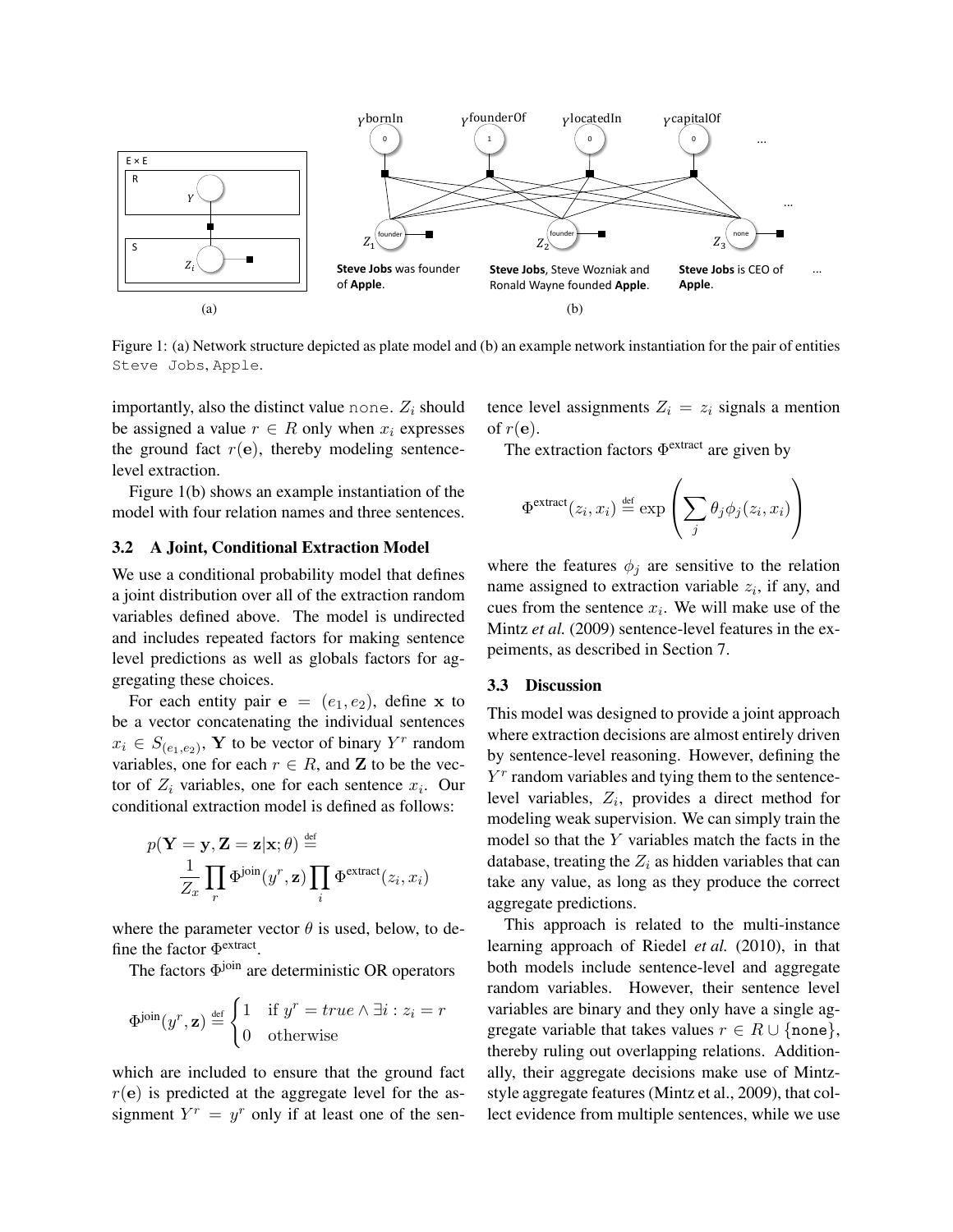# Inputs:

(1)  $\Sigma$ , a set of sentences,

(2)  $E$ , a set of entities mentioned in the sentences,

(3) R, a set of relation names, and

(4)  $\Delta$ , a database of atomic facts of the form  $r(e_1, e_2)$  for  $r \in R$  and  $e_i \in E$ .

# Definitions:

We define the training set  $\{(\mathbf{x}_i, \mathbf{y}_i)|i = 1...n\}$ , where  $i$  is an index corresponding to a particular entity pair  $(e_i, e_k)$  in  $\Delta$ ,  $\mathbf{x}_i$  contains all of the sentences in  $\Sigma$  with mentions of this pair, and  $y_i =$  relVector $(e_i, e_k)$ .

## Computation:

```
initialize parameter vector \Theta \leftarrow 0for t = 1...T do
       for i = 1...n do
                (\mathbf{y}', \mathbf{z}') \leftarrow \arg \max_{\mathbf{y}, \mathbf{z}} p(\mathbf{y}, \mathbf{z} | \mathbf{x_i}; \theta)if y' \neq y_i then
                        \mathbf{z}^* \leftarrow \arg \max_{\mathbf{z}} p(\mathbf{z}|\mathbf{x_i}, \mathbf{y_i}; \theta)\Theta \leftarrow \Theta + \phi(\mathbf{x_i}, \mathbf{z}^*) - \phi(\mathbf{x_i}, \mathbf{z}')end if
       end for
end for
```
Return Θ

Figure 2: The MULTIR Learning Algorithm

only the deterministic OR nodes. Perhaps surprising, we are still able to improve performance at both the sentential and aggregate extraction tasks.

## 4 Learning

We now present a multi-instance learning algorithm for our weak-supervision model that treats the sentence-level extraction random variables  $Z_i$  as latent, and uses facts from a database (*e.g.*, Freebase) as supervision for the aggregate-level variables  $Y^r$ .

As input we have (1)  $\Sigma$ , a set of sentences, (2)  $E$ , a set of entities mentioned in the sentences, (3) R, a set of relation names, and (4)  $\Delta$ , a database of atomic facts of the form  $r(e_1, e_2)$  for  $r \in R$  and  $e_i \in E$ . Since we are using weak learning, the  $Y^r$ variables in  $Y$  are not directly observed, but can be approximated from the database  $\Delta$ . We use a procedure, **relVector**( $e_1, e_2$ ) to return a bit vector whose  $j^{\text{th}}$  bit is one if  $r_j(e_1, e_2) \in \Delta$ . The vector does *not* have a bit for the special *none* relation; if there is no relation between the two entities, all bits are zero.

Finally, we can now define the training set to be pairs  $\{(\mathbf{x}_i, \mathbf{y}_i)|i = 1...n\}$ , where i is an index corresponding to a particular entity pair  $(e_i, e_k)$ ,  $\mathbf{x}_i$ contains all of the sentences with mentions of this pair, and  $y_i =$  **relVector** $(e_i, e_k)$ .

Given this form of supervision, we would like to find the setting for  $\theta$  with the highest likelihood:

$$
O(\theta) = \prod_i p(\mathbf{y}_i|\mathbf{x}_i;\theta) = \prod_i \sum_{\mathbf{z}} p(\mathbf{y}_i, \mathbf{z}|\mathbf{x}_i;\theta)
$$

However, this objective would be difficult to optimize exactly, and algorithms for doing so would be unlikely to scale to data sets of the size we consider. Instead, we make two approximations, described below, leading to a Perceptron-style additive (Collins, 2002) parameter update scheme which has been modified to reason about hidden variables, similar in style to the approaches of (Liang et al., 2006; Zettlemoyer and Collins, 2007), but adapted for our specific model. This approximate algorithm is computationally efficient and, as we will see, works well in practice.

Our first modification is to do online learning instead of optimizing the full objective. Define the feature sums  $\phi(\mathbf{x}, \mathbf{z}) = \sum_j \phi(x_j, z_j)$  which range over the sentences, as indexed by  $j$ . Now, we can define an update based on the gradient of the local log likelihood for example i:

$$
\frac{\partial \log O_i(\theta)}{\partial \theta_j} = E_{p(\mathbf{z}|\mathbf{x}_i,\mathbf{y}_i;\theta)}[\phi_j(\mathbf{x}_i,\mathbf{z})] \\ - E_{p(\mathbf{y},\mathbf{z}|\mathbf{x}_i;\theta)}[\phi_j(\mathbf{x}_i,\mathbf{z})]
$$

where the deterministic OR  $\Phi$ <sup>join</sup> factors ensure that the first expectation assigns positive probability only to assignments that produce the labeled facts  $y_i$  but that the second considers all valid sets of extractions.

Of course, these expectations themselves, especially the second one, would be difficult to compute exactly. Our second modification is to do a Viterbi approximation, by replacing the expectations with maximizations. Specifically, we compute the most likely sentence extractions for the label facts  $\argmax_{\mathbf{z}} p(\mathbf{z}|\mathbf{x}_i, \mathbf{y}_i; \theta)$  and the most likely extraction for the input, without regard to the labels,  $\arg \max_{\mathbf{y},\mathbf{z}} p(\mathbf{y},\mathbf{z}|\mathbf{x}_i;\theta)$ . We then compute the features for these assignments and do a simple additive update. The final algorithm is detailed in Figure 2.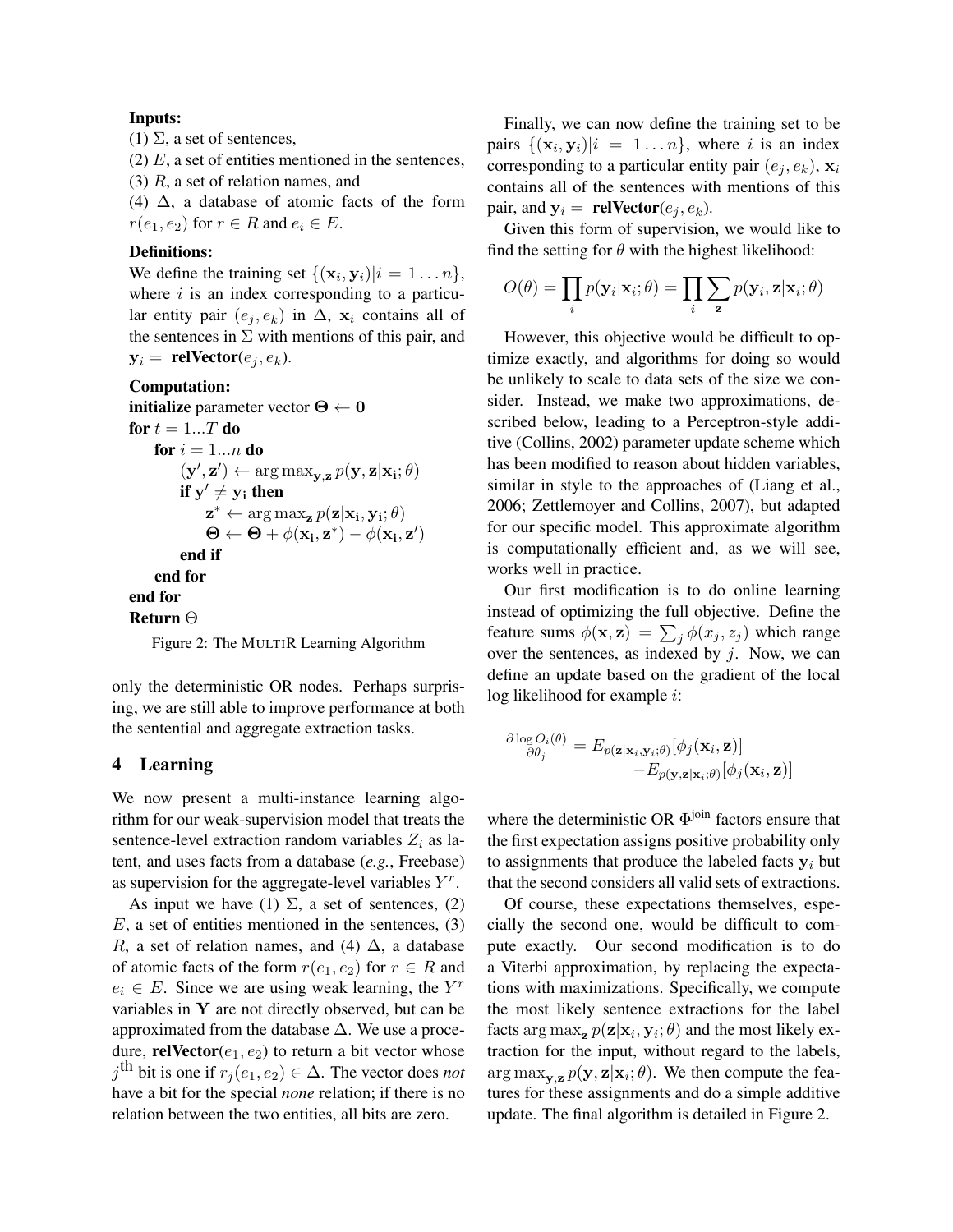# 5 Inference

To support learning, as described above, we need to compute assignments  $\arg \max_{\mathbf{z}} p(\mathbf{z}|\mathbf{x}, \mathbf{y}; \theta)$  and  $\arg \max_{\mathbf{y}, \mathbf{z}} p(\mathbf{y}, \mathbf{z} | \mathbf{x}; \theta)$ . In this section, we describe algorithms for both cases that use the deterministic OR nodes to simplify the required computations.

Predicting the most likely joint extraction  $\arg \max_{\mathbf{v} \in \mathbf{z}} p(\mathbf{y}, \mathbf{z} | \mathbf{x}; \theta)$  can be done efficiently given the structure of our model. In particular, we note that the factors  $Φ<sup>join</sup>$  represent deterministic dependencies between  $Z$  and  $Y$ , which when satisfied do not affect the probability of the solution. It is thus sufficient to independently compute an assignment for each sentence-level extraction variable  $Z_i$ , ignoring the deterministic dependencies. The optimal setting for the aggregate variables  $Y$  is then simply the assignment that is consistent with these extractions. The time complexity is  $O(|R| \cdot |S|)$ .

Predicting sentence level extractions given weak supervision facts,  $\arg \max_{\mathbf{z}} p(\mathbf{z}|\mathbf{x}, \mathbf{y}; \theta)$ , is more challenging. We start by computing extraction scores  $\Phi^{\text{extract}}(x_i, z_i)$  for each possible extraction assignment  $Z_i = z_i$  at each sentence  $x_i \in S$ , and storing the values in a dynamic programming table. Next, we must find the most likely assignment z that respects our output variables y. It turns out that this problem is a variant of the weighted, edge-cover problem, for which there exist polynomial time optimal solutions.

Let  $G = (\mathcal{E}, \mathcal{V} = \mathcal{V}^{S} \cup \mathcal{V}^{S})$  be a complete weighted bipartite graph with one node  $v_i^{\rm S} \in \mathcal{V}^{\rm S}$  for each sentence  $x_i \in S$  and one node  $v_r^y \in V^y$  for each relation  $r \in \mathbb{R}$  where  $y^r = 1$ . The edge weights are given by  $c((v_i^S, v_r^{\mathbf{y}})) \stackrel{\text{def}}{=} \Phi^{\text{extract}}(\mathbf{x}_i, z_i)$ . Our goal is to select a subset of the edges which maximizes the sum of their weights, subject to each node  $v_i^{\rm S} \in \mathcal{V}^{\rm S}$ being incident to exactly one edge, and each node  $v_r^{\mathbf{y}} \in \mathcal{V}^{\mathbf{y}}$  being incident to at least one edge.

Exact Solution An exact solution can be obtained by first computing the maximum weighted bipartite matching, and adding edges to nodes which are not incident to an edge. This can be computed in time  $O(|\mathcal{V}|(|\mathcal{E}| + |\mathcal{V}| \log |\mathcal{V}|))$ , which we can rewrite as  $O((|R| + |S|)(|R||S| + (|R| + |S|)\log(|R| + |S|))).$ 

Approximate Solution An approximate solution can be obtained by iterating over the nodes in  $V^y$ ,



Figure 3: Inference of  $\arg \max_{\mathbf{z}} p(\mathbf{Z} = \mathbf{z} | \mathbf{x}, \mathbf{y})$  requires solving a weighted, edge-cover problem.

and each time adding the highest weight incident edge whose addition doesn't violate a constraint. The running time is  $O(|R||S|)$ . This greedy search guarantees each fact is extracted at least once and allows any additional extractions that increase the overall probability of the assignment. Given the computational advantage, we use it in all of the experimental evaluations.

#### 6 Experimental Setup

We follow the approach of Riedel *et al.* (2010) for generating weak supervision data, computing features, and evaluating aggregate extraction. We also introduce new metrics for measuring sentential extraction performance, both relation-independent and relation-specific.

#### 6.1 Data Generation

We used the same data sets as Riedel *et al.* (2010) for weak supervision. The data was first tagged with the Stanford NER system (Finkel et al., 2005) and then entity mentions were found by collecting each continuous phrase where words were tagged identically (*i.e.*, as a person, location, or organization). Finally, these phrases were matched to the names of Freebase entities.

Given the set of matches, define  $\Sigma$  to be set of NY Times sentences with two matched phrases, E to be the set of Freebase entities which were mentioned in one or more sentences,  $\Delta$  to be the set of Freebase facts whose arguments,  $e_1$  and  $e_2$  were mentioned in a sentence in  $\Sigma$ , and R to be set of relations names used in the facts of  $\Delta$ . These sets define the weak supervision data.

#### 6.2 Features and Initialization

We use the set of sentence-level features described by Riedel *et al.* (2010), which were originally de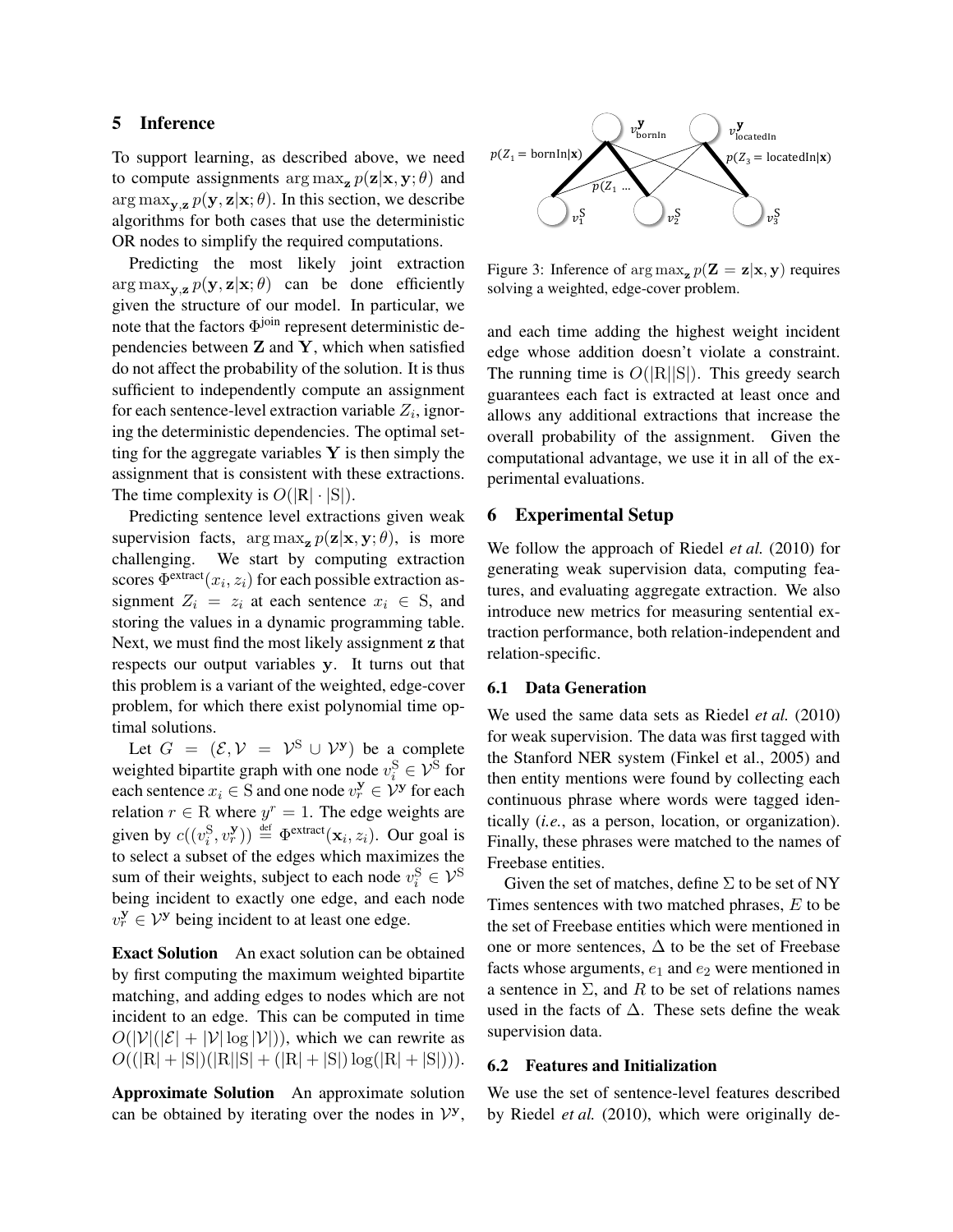veloped by Mintz *et al.* (2009). These include indicators for various lexical, part of speech, named entity, and dependency tree path properties of entity mentions in specific sentences, as computed with the Malt dependency parser (Nivre and Nilsson, 2004) and OpenNLP POS tagger<sup>1</sup>. However, unlike the previous work, we did not make use of any features that explicitly aggregate these properties across multiple mention instances.

The MULTIR algorithm has a single parameter  $T$ , the number of training iterations, that must be specified manually. We used  $T = 50$  iterations, which performed best in development experiments.

## 6.3 Evaluation Metrics

Evaluation is challenging, since only a small percentage (approximately 3%) of sentences match facts in Freebase, and the number of matches is highly unbalanced across relations, as we will see in more detail later. We use the following metrics.

Aggregate Extraction Let  $\Delta^e$  be the set of extracted relations for any of the systems; we compute aggregate precision and recall by comparing  $\Delta^e$  with  $\Delta$ . This metric is easily computed but underestimates extraction accuracy because Freebase is incomplete and some true relations in  $\Delta^e$  will be marked wrong.

Sentential Extraction Let  $S^e$  be the sentences where some system extracted a relation and  $S<sup>F</sup>$  be the sentences that match the arguments of a fact in ∆. We manually compute sentential extraction accuracy by sampling a set of 1000 sentences from  $S^e \cup S^F$  and manually labeling the correct extraction decision, either a relation  $r \in R$  or none. We then report precision and recall for each system on this set of sampled sentences. These results provide a good approximation to the true precision but can overestimate the actual recall, since we did not manually check the much larger set of sentences where no approach predicted extractions.

#### 6.4 Precision / Recall Curves

To compute precision / recall curves for the tasks, we ranked the MULTIR extractions as follows. For sentence-level evaluations, we ordered according to



Figure 4: Aggregate extraction precision / recall curves for Riedel *et al.* (2010), a reimplementation of that approach (SOLOR), and our algorithm (MULTIR).

the extraction factor score  $\Phi^{\text{extract}}(z_i, x_i)$ . For aggregate comparisons, we set the score for an extraction  $Y^r = true$  to be the max of the extraction factor scores for the sentences where r was extracted.

# 7 Experiments

To evaluate our algorithm, we first compare it to an existing approach for using multi-instance learning with weak supervision (Riedel et al., 2010), using the same data and features. We report both aggregate extraction and sentential extraction results. We then investigate relation-specific performance of our system. Finally, we report running time comparisons.

## 7.1 Aggregate Extraction

Figure 4 shows approximate precision / recall curves for three systems computed with aggregate metrics (Section 6.3) that test how closely the extractions match the facts in Freebase. The systems include the original results reported by Riedel *et al.* (2010) as well as our new model (MULTIR). We also compare with SOLOR, a reimplementation of their algorithm, which we built in Factorie (McCallum et al., 2009), and will use later to evaluate sentential extraction.

MULTIR achieves competitive or higher precision over all ranges of recall, with the exception of the very low recall range of approximately 0- 1%. It also significantly extends the highest recall achieved, from 20% to 25%, with little loss in precision. To investigate the low precision in the 0-1% recall range, we manually checked the ten highest con-

<sup>1</sup> http://opennlp.sourceforge.net/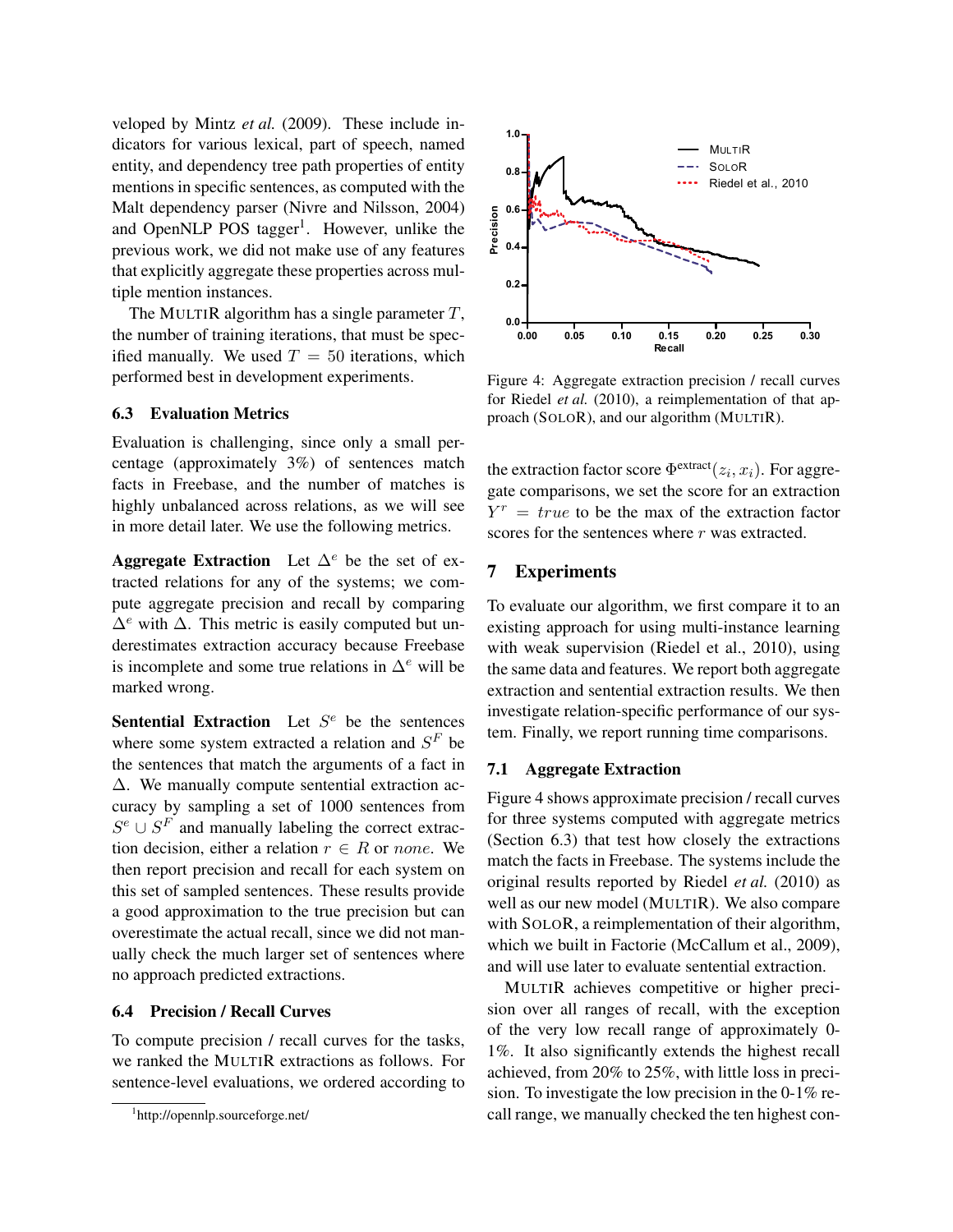

Figure 5: Sentential extraction precision / recall curves for MULTIR and SOLOR.

fidence extractions produced by MULTIR that were marked wrong. We found that all ten were true facts that were simply missing from Freebase. A manual evaluation, as we perform next for sentential extraction, would remove this dip.

#### 7.2 Sentential Extraction

Although their model includes variables to model sentential extraction, Riedel et al. (2010) did not report sentence level performance. To generate the precision / recall curve we used the joint model assignment score for each of the sentences that contributed to the aggregate extraction decision.

Figure 4 shows approximate precision / recall curves for MULTIR and SOLOR computed against manually generated sentence labels, as defined in Section 6.3. MULTIR achieves significantly higher recall with a consistently high level of precision. At the highest recall point, MULTIR reaches 72.4% precision and 51.9% recall, for an F1 score of 60.5%.

#### 7.3 Relation-Specific Performance

Since the data contains an unbalanced number of instances of each relation, we also report precision and recall for each of the ten most frequent relations. Let  $S_r^M$  be the sentences where MULTIR extracted an instance of relation  $r \in R$ , and let  $S_r^F$  be the sentences that match the arguments of a fact about relation r in  $\Delta$ . For each r, we sample 100 sentences from both  $S_r^M$  and  $S_r^F$  and manually check accuracy. To estimate precision  $\tilde{P}_r$  we compute the ratio of true relation mentions in  $S_r^M$ , and to estimate recall  $\tilde{R}_r$  we take the ratio of true relation mentions in

 $S_r^F$  which are returned by our system.

Table 1 presents this approximate precision and recall for MULTIR on each of the relations, along with statistics we computed to measure the quality of the weak supervision. Precision is high for the majority of relations but recall is consistently lower. We also see that the Freebase matches are highly skewed in quantity and can be low quality for some relations, with very few of them actually corresponding to true extractions. The approach generally performs best on the relations with a sufficiently large number of true matches, in many cases even achieving precision that outperforms the accuracy of the heuristic matches, at reasonable recall levels.

#### 7.4 Overlapping Relations

Table 1 also highlights some of the effects of learning with overlapping relations. For example, in the data, almost all of the matches for the administrative divisions relation overlap with the contains relation, because they both model relationships for a pair of locations. Since, in general, sentences are much more likely to describe a contains relation, this overlap leads to a situation were almost none of the administrate division matches are true ones, and we cannot accurately learn an extractor. However, we can still learn to accurately extract the contains relation, despite the distracting matches. Similarly, the place of birth and place of death relations tend to overlap, since it is often the case that people are born and die in the same city. In both cases, the precision outperforms the labeling accuracy and the recall is relatively high.

To measure the impact of modeling overlapping relations, we also evaluated a simple, restricted baseline. Instead of labeling each entity pair with the set of all true Freebase facts, we created a dataset where each true relation was used to create a different training example. Training MULTIR on this data simulates effects of conflicting supervision that can come from not modeling overlaps. On average across relations, precision increases 12 points but recall drops 26 points, for an overall reduction in F1 score from 60.5% to 40.3%.

#### 7.5 Running Time

One final advantage of our model is the modest running time. Our implementation of the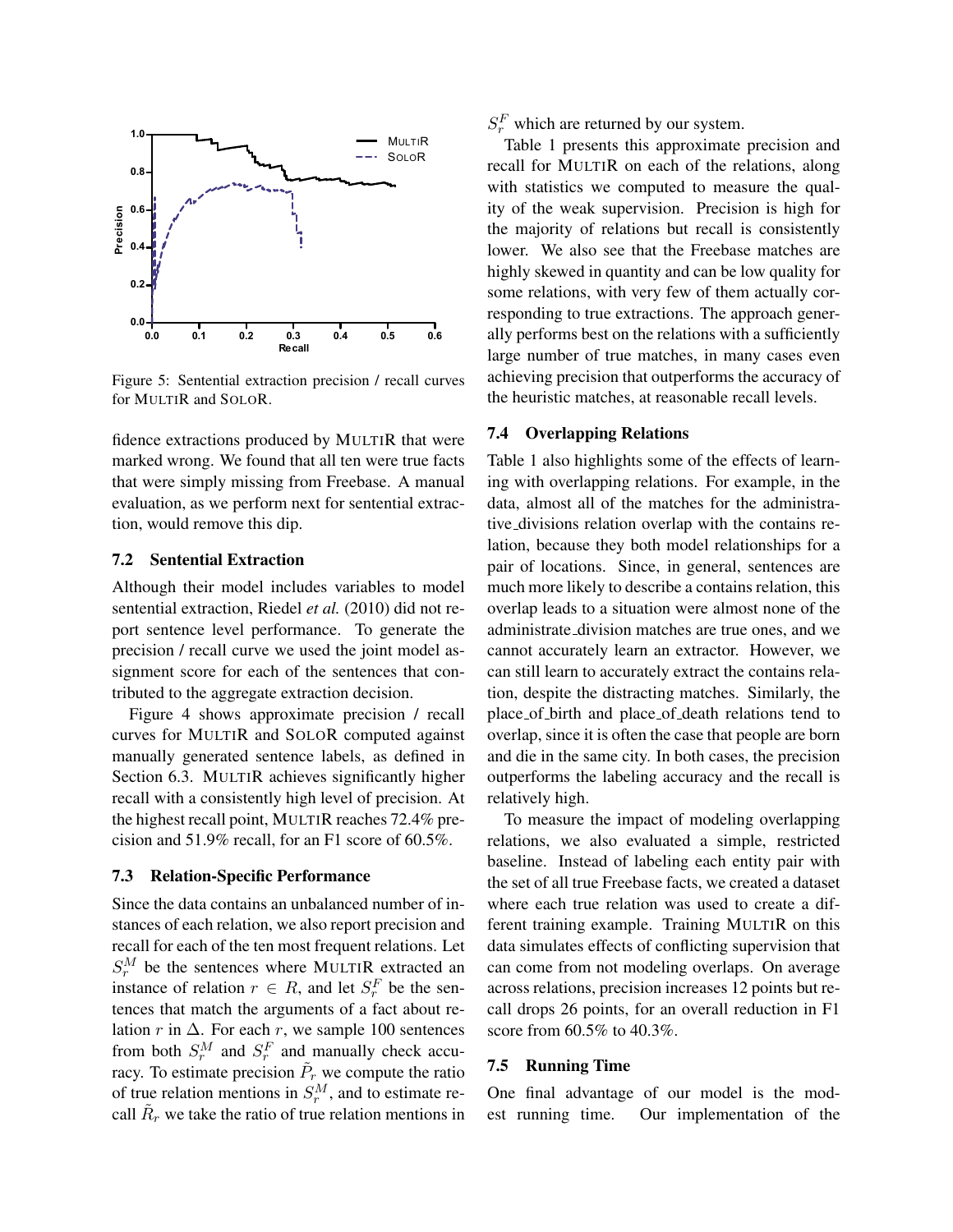| Relation                                   | <b>Freebase Matches</b> |           | <b>MULTIR</b>  |      |
|--------------------------------------------|-------------------------|-----------|----------------|------|
|                                            | #sents                  | $\%$ true | $\overline{P}$ | R    |
| /business/person/company                   | 302                     | 89.0      | 100.0          | 25.8 |
| /people/person/place_lived                 | 450                     | 60.0      | 80.0           | 6.7  |
| /location/location/contains                | 2793                    | 51.0      | 100.0          | 56.0 |
| /business/company/founders                 | 95                      | 48.4      | 71.4           | 10.9 |
| /people/person/nationality                 | 723                     | 41.0      | 85.7           | 15.0 |
| /location/neighborhood/neighborhood_of     | 68                      | 39.7      | 100.0          | 11.1 |
| /people/person/children                    | 30                      | 80.0      | 100.0          | 8.3  |
| /people/deceased_person/place_of_death     | 68                      | 22.1      | 100.0          | 20.0 |
| /people/person/place_of_birth              | 162                     | 12.0      | 100.0          | 33.0 |
| /location/country/administrative_divisions | 424                     | 0.2       | N/A            | 0.0  |

Table 1: Estimated precision and recall by relation, as well as the number of matched sentences (#sents) and accuracy (% true) of matches between sentences and facts in Freebase.

Riedel *et al.* (2010) approach required approximately 6 hours to train on NY Times 05-06 and 4 hours to test on the NY Times 07, each without preprocessing. Although they do sampling for inference, the global aggregation variables require reasoning about an exponentially large (in the number of sentences) sample space.

In contrast, our approach required approximately one minute to train and less than one second to test, on the same data. This advantage comes from the decomposition that is possible with the deterministic OR aggregation variables. For test, we simply consider each sentence in isolation and during training our approximation to the weighted assignment problem is linear in the number of sentences.

# 7.6 Discussion

The sentential extraction results demonstrates the advantages of learning a model that is primarily driven by sentence-level features. Although previous approaches have used more sophisticated features for aggregating the evidence from individual sentences, we demonstrate that aggregating strong sentence-level evidence with a simple deterministic OR that models overlapping relations is more effective, and also enables training of a sentence extractor that runs with no aggregate information.

While the Riedel *et al.* approach does include a model of which sentences express relations, it makes significant use of aggregate features that are primarily designed to do entity-level relation predictions and has a less detailed model of extractions at the individual sentence level. Perhaps surprisingly, our model is able to do better at both the sentential and aggregate levels.

# 8 Related Work

Supervised-learning approaches to IE were introduced in (Soderland et al., 1995) and are too numerous to summarize here. While they offer high precision and recall, these methods are unlikely to scale to the thousands of relations found in text on the Web. Open IE systems, which perform selfsupervised learning of relation-independent extractors (*e.g.*, Preemptive IE (Shinyama and Sekine, 2006), TEXTRUNNER (Banko et al., 2007; Banko and Etzioni, 2008) and WOE (Wu and Weld, 2010)) can scale to millions of documents, but don't output canonicalized relations.

#### 8.1 Weak Supervision

Weak supervision (also known as distant- or self supervision) refers to a broad class of methods, but we focus on the increasingly-popular idea of using a store of structured data to heuristicaly label a textual corpus. Craven and Kumlien (1999) introduced the idea by matching the Yeast Protein Database (YPD) to the abstracts of papers in PubMed and training a naive-Bayes extractor. Bellare and Mc-Callum (2007) used a database of BibTex records to train a CRF extractor on 12 bibliographic relations. The KYLIN system aplied weak supervision to learn relations from Wikipedia, treating infoboxes as the associated database (Wu and Weld, 2007); Wu *et al.* (2008) extended the system to use smoothing over an automatically generated infobox taxon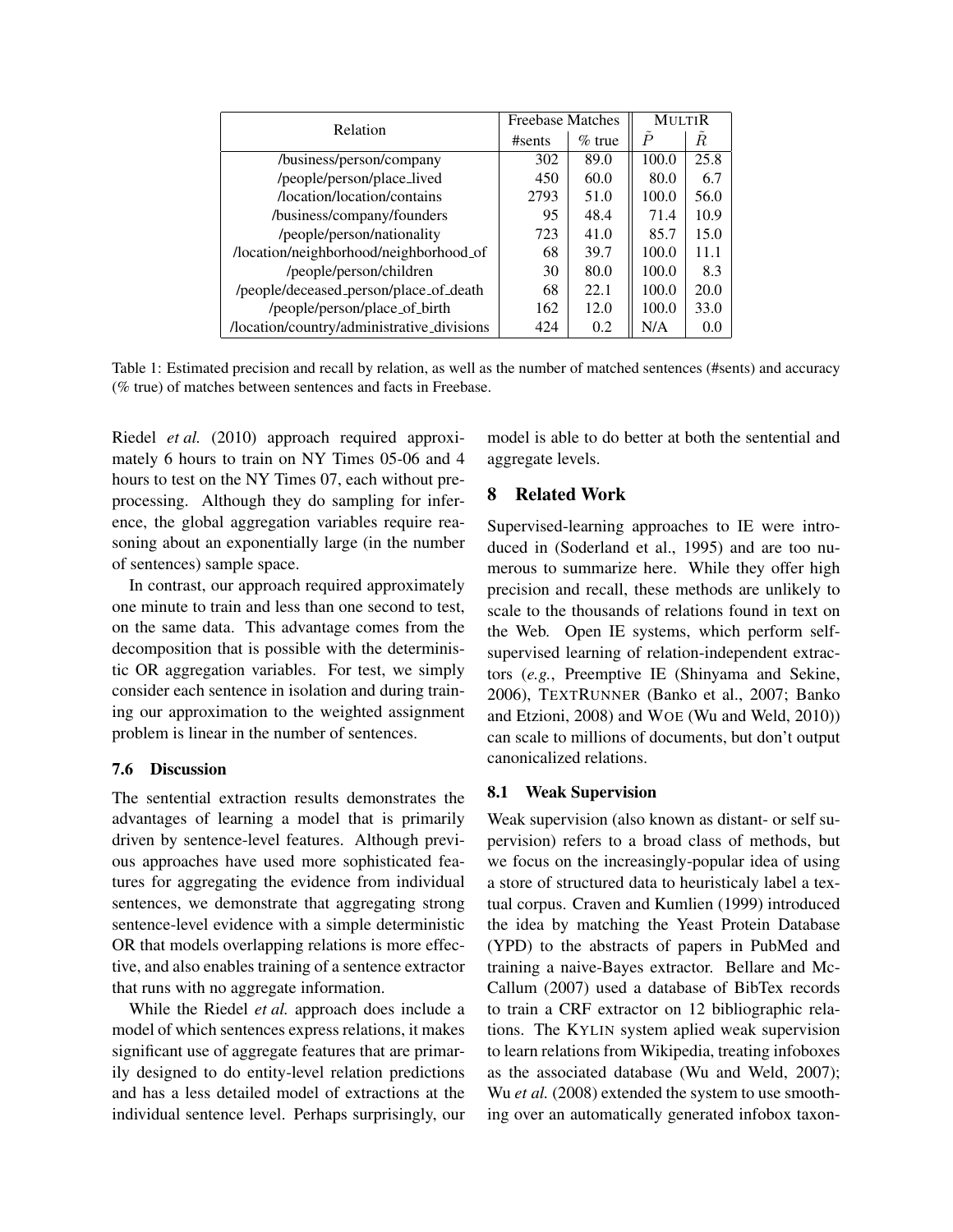omy. Mintz *et al.* (2009) used Freebase facts to train 100 relational extractors on Wikipedia. Hoffmann *et al.* (2010) describe a system similar to KYLIN, but which dynamically generates lexicons in order to handle sparse data, learning over 5000 Infobox relations with an average F1 score of 61%. Yao *et al.* (2010) perform weak supervision, while using selectional preference constraints to a jointly reason about entity types.

The NELL system (Carlson et al., 2010) can also be viewed as performing weak supervision. Its initial knowledge consists of a selectional preference constraint and 20 ground fact seeds. NELL then matches entity pairs from the seeds to a Web corpus, but instead of learning a probabilistic model, it bootstraps a set of extraction patterns using semisupervised methods for multitask learning.

#### 8.2 Multi-Instance Learning

Multi-instance learning was introduced in order to combat the problem of ambiguously-labeled training data when predicting the activity of different drugs (Dietterich et al., 1997). Bunescu and Mooney (2007) connect weak supervision with multi-instance learning and extend their relational extraction kernel to this context.

Riedel *et al.* (2010), combine weak supervision and multi-instance learning in a more sophisticated manner, training a graphical model, which assumes only that *at least one* of the matches between the arguments of a Freebase fact and sentences in the corpus is a true relational mention. Our model may be seen as an extension of theirs, since both models include sentence-level and aggregate random variables. However, Riedel *et al.* have only a single aggregate variable that takes values  $r \in R \cup \{none\}$ , thereby ruling out overlapping relations. We have discussed the comparison in more detail throughout the paper, including in the model formulation section and experiments.

# 9 Conclusion

We argue that weak supervision is promising method for scaling information extraction to the level where it can handle the myriad, different relations on the Web. By using the contents of a database to heuristically label a training corpus, we may be able to automatically learn a nearly unbounded number of relational extractors. Since the processs of matching database tuples to sentences is inherently heuristic, researchers have proposed multi-instance learning algorithms as a means for coping with the resulting noisy data. Unfortunately, previous approaches assume that all relations are *disjoint* — for example they cannot extract the pair Founded (Jobs, Apple) and CEO-of(Jobs, Apple), because two relations are not allowed to have the same arguments.

This paper presents a novel approach for multiinstance learning with overlapping relations that combines a sentence-level extraction model with a simple, corpus-level component for aggregating the individual facts. We apply our model to learn extractors for NY Times text using weak supervision from Freebase. Experiments show improvements for both sentential and aggregate (corpus level) extraction, and demonstrate that the approach is computationally efficient.

Our early progress suggests many interesting directions. By joining two or more Freebase tables, we can generate many more matches and learn more relations. We also wish to refine our model in order to improve precision. For example, we would like to add type reasoning about entities and selectional preference constraints for relations. Finally, we are also interested in applying the overall learning approaches to other tasks that could be modeled with weak supervision, such as coreference and named entity classification.

The source code of our system, its output, and all data annotations are available at http://cs.uw.edu/homes/raphaelh/mr.

#### Acknowledgments

We thank Sebastian Riedel and Limin Yao for sharing their data and providing valuable advice. This material is based upon work supported by a WRF / TJ Cable Professorship, a gift from Google and by the Air Force Research Laboratory (AFRL) under prime contract no. FA8750-09-C-0181. Any opinions, findings, and conclusion or recommendations expressed in this material are those of the author(s) and do not necessarily reflect the view of the Air Force Research Laboratory (AFRL).